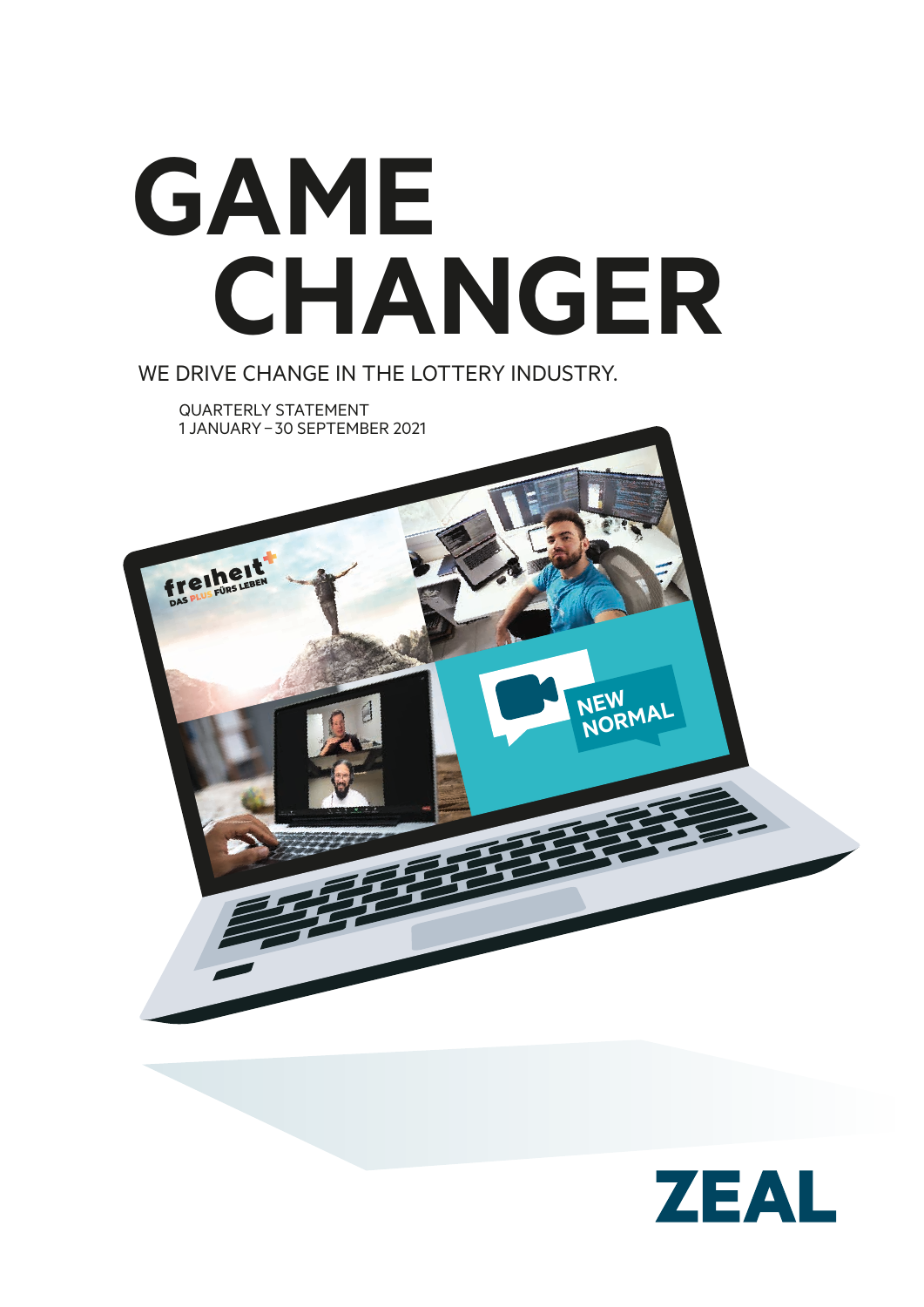ZEAL Network SE is the parent of an e-commerce group of companies that create online lottery experiences for their customers. Founded in Germany in 1999, it was initially set up as a lottery broker and floated in 2005 – in one of Germany's most successful IPOs on the Frankfurt stock exchange at that time.

In 2009, the Group changed its focus from lottery brokerage to lottery betting and later moved its registered office to London.

In May 2019, ZEAL completed the takeover of LOTTO24 AG, transitioned its former Tipp24 secondary lottery business to a German online lottery brokerage business in October 2019, relocated its registered office back to Germany and successfully finalised the integration in 2020.

Today, ZEAL is once again the leading German online provider of lottery products. The aim of ZEAL is to innovate and drive change in the lottery sector while further expanding our market leadership.



**CONTENTS** Q1–3 2021 at a Glance **3**<br>Business Review **4** Business Review **4** Results of Operations and Financial Position **6** Selected Financial Information **9**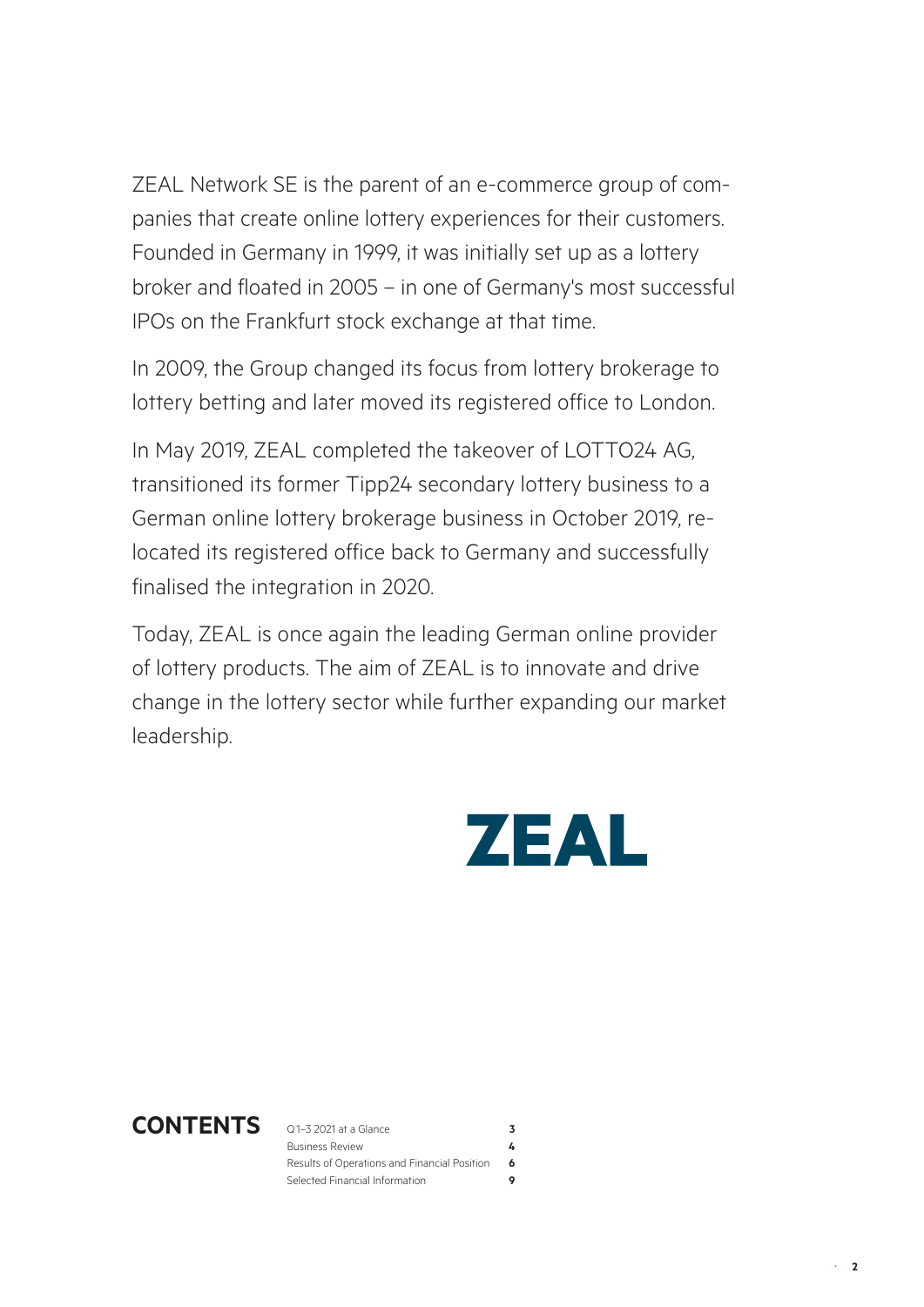# **Q1–3 2021 AT A GLANCE**



### **CONTINUED GROWTH IN WEAKER JACKPOT ENVIRONMENT**

- Increased billings and revenue despite low jackpots
- Profitability significantly improved
- Successful delisting of LOTTO24 AG
- ZEAL supports government's vaccination campaign

*Definitions of the measurements disclosed above can be found in the 'Management System' section of the Group Management Report 2020. ¹ As of the fiscal year 2021, income from passing on costs in the course of the charity lottery 'freiheit+' is disclosed as revenue. Revenue in the first nine months of 2020 has been adjusted accordingly.*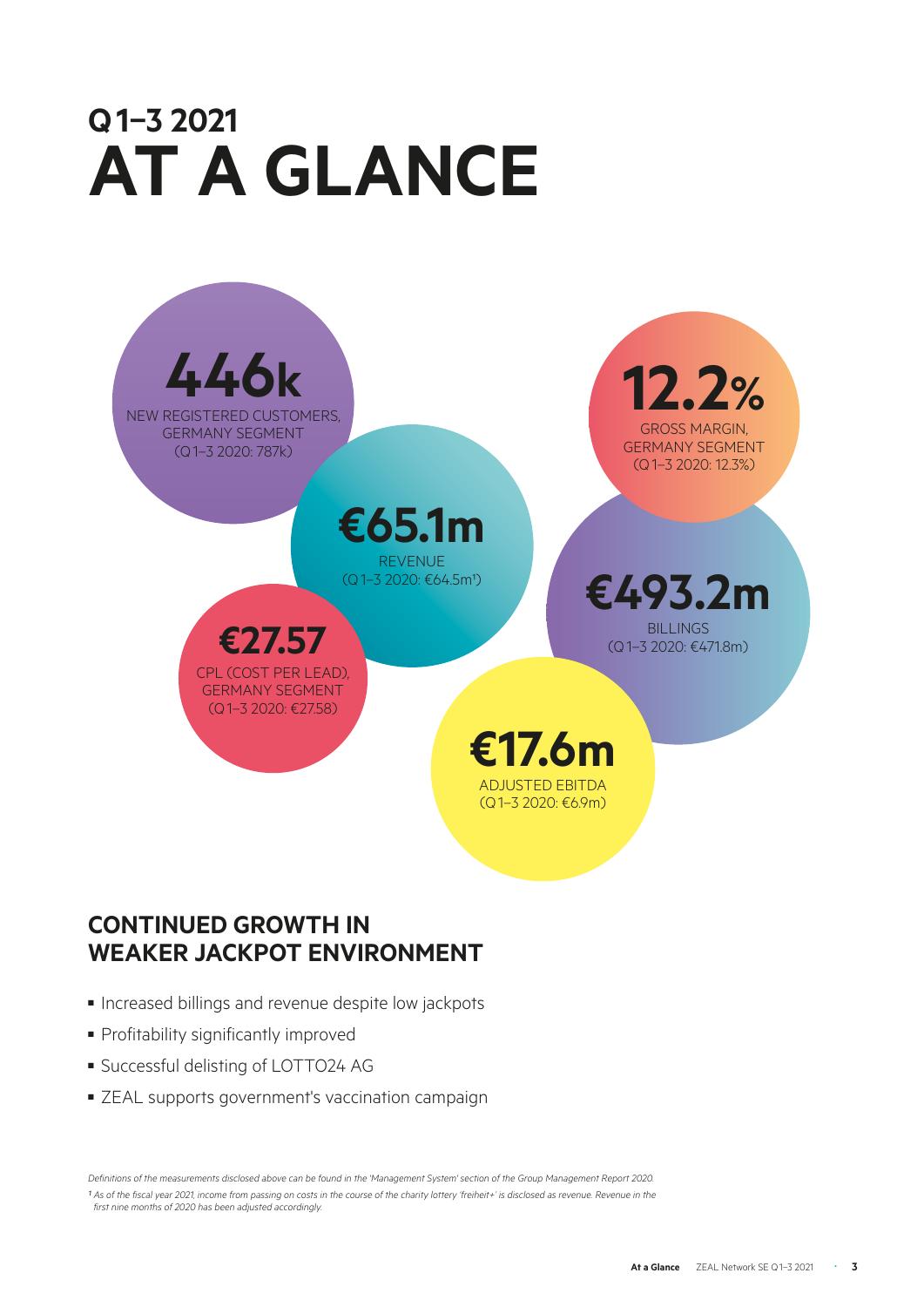# **BUSINESS REVIEW**

#### DEAR SHAREHOLDERS,

Thanks to the stability of our business model – based on the loyalty of our customers and the unbroken popularity of online lotteries – we achieved further growth in the first nine months of 2021 with a much weaker jackpot development than in the same period last year. In September, we were particularly delighted to inform a 40-year-old customer in Bavaria that she had won the largest single prize in our history of  $€49.3$  million.

In the first nine months of 2021, our billings rose by 5% to €493.2 million<sup>1</sup> (2020: €471.8 million), of which the Germany segment accounted for almost the entire amount (2020: €470.9 million). Revenue increased by 1% to €65.1 million (2020: €64.5 million²), of which €61.5 million was attributable to the Germany segment (2020: €58.4 million). At 12.2%³, our gross margin in the Germany segment thus remained stable compared to the prior-year figure (2020: 12.3%).

The market environment for lotteries in Germany remained weak in the first nine months of 2021: the jackpot of the European lottery 'Eurojackpot' only reached the €90 million mark three times (2020: six times), while the mandatory payout mark for the German lottery 'LOTTO 6aus49', set at €45 million since 23 September 2020, was not reached at all.

Despite this unfavourable market environment, however, we gained 446 thousand new registered customers in the Germany segment (2020: 787 thousand) with a stable CPL of €27.57 (2020: €27.58). Registrations in connection with our '#geimpftgewinnt' ('vaccinated wins') campaign held in the third quarter of 2021 helped reduce CPL compared to the first six months of this year. In view of the weak market environment, we also adjusted our customer acquisition expenses in order to maximise their efficiency. As soon as the jackpot environment becomes more attractive, we will invest more heavily in value-creating marketing measures once again. At €18.6 million, total marketing expenses for the first nine months of 2021 were well below the prior-year level (2020: €25.3 million).

Personnel expenses and other operating expenses of €14.5 million and €33.2 million, respectively, were well below the corresponding prior-year figures (2020: €16.6 million and €43.0 million). As a result of adjusting marketing expenses to the jackpot environment, we significantly improved our profitability: for example, adjusted EBITDA for the first nine months of 2021 rose to €17.6 million (2020: €6.9 million) – there were no non-recurring expenses or income. The Germany segment accounted for €16.6 million of this amount (2020: €5.2 million). EBIT and net profit of €11.1 million and €7.3 million, respectively, were also above the prior-year figures (2020: €2.9 million and €6.6 million).

On 21 July 2021, we decided to make an offer to the shareholders of LOTTO24 AG to buy all shares in LOTTO24 AG not directly held by ZEAL Network SE for a cash consideration of €380.97 per LOTTO24 shares. The reason for this purchase offer was to enable LOTTO24 AG to apply for a delisting of the LOTTO24 share. The offer acceptance period ran from 16 August 2021 to 13 September 2021. The offer was accepted for a total of 22,834 LOTTO24 shares (corresponding to 1.42% of share capital). By the close of 13 September 2021, the stock exchange listing of the LOTTO24 shares was terminated. Following settlement of the offer on 23 September 2021, we now hold 1,527,520 LOTTO24 shares, corresponding to around 94.9% of LOTTO24 AG's share capital. As a result of the delisting, LOTTO24 will no longer be obliged to meet a number of statutory requirements, for example in the field of financial reporting. This reduced workload will result in corresponding cost savings.

We actively supported the German government's vaccination campaign and gave away lottery tickets of the charity lottery 'freiheit+' to people vaccinated against COVID-19. The campaign was also strongly supported by staff members and was ZEAL's way of taking social responsibility and making a public stand on this important social issue. Under the motto '#geimpftgewinnt', we gave out a total of around 130,000 free lottery tickets to customers by the end of September 2021.

- *² As of the fiscal year 2021, income from passing on costs in the course of the charity lottery 'freiheit+' is disclosed as revenue. Revenue in the first nine months of 2020 has been adjusted accordingly.*
- *³ As the Spanish ONCE business is not included in billings but only in revenue, our margin trend is better reflected by the Germany segment than at Group level.*

<sup>&</sup>lt;sup>1</sup> For contractual reasons, the billings of our ONCE business in Spain are not included in this total.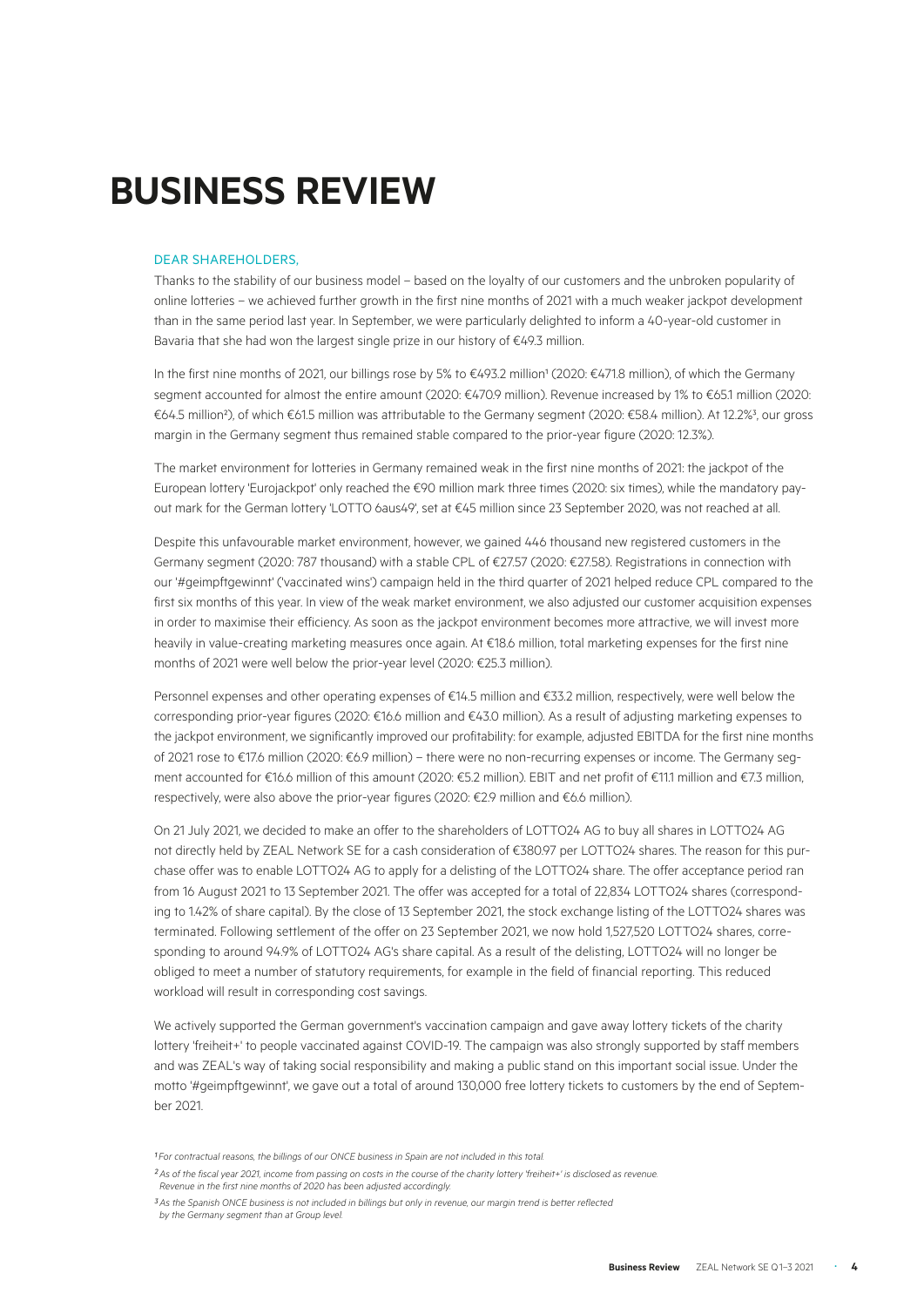We want to steadily expand the product range for our customers. Based on the regulatory options provided by the new State Treaty on Games of Chance (GlüStV 2021) since July, we plan to offer online games (virtual slot machines) on our platforms. We have already submitted a corresponding application to the relevant supervisory authority, the Ministry of the Interior for Saxony-Anhalt.

We also intend to further develop products which we have already been brokering for many years now. In September 2021, for example, the German state lotteries announced that as the organisers of the European lottery 'Eurojackpot', they would introduce a second weekly draw (on Tuesdays) as of 25 March 2022, together with changes in the game formula and winning probability. The jackpot limit will be raised from €90 million to €120 million. This will make the product 'Eurojackpot' significantly more attractive for our customers.

Like many other companies, we introduced a flexible work policy at the beginning of the corona pandemic last year. Thanks to the consistent implementation and use of digital communication tools, we have been able to continue our business operations without any disruptions to date. The guidelines for the company and its employees are continuously being adapted to the current pandemic situation so that we continue to achieve a high level of work efficiency with maximum flexibility for our employees.

Depending on the general conditions – in particular the jackpot development – we now expect for the financial year 2021 billings of around €650 million (previously: at least €700 million) in the Germany segment. Moreover, we now assume that revenue will amount to around €86 million (previously: at least €95 million). EBITDA is expected to reach around €25 million (previously: at least €20 million).

Hamburg, 10 November 2021

The Management Board

Chief Executive Officer Chief Technology Officer Chief Operations Officer Chief Financial Officer

Paul

I<del>sa</del>n Herlins

Dr Helmut Becker **Paul Dingwitz** Sönke Martens Jonas Mattsson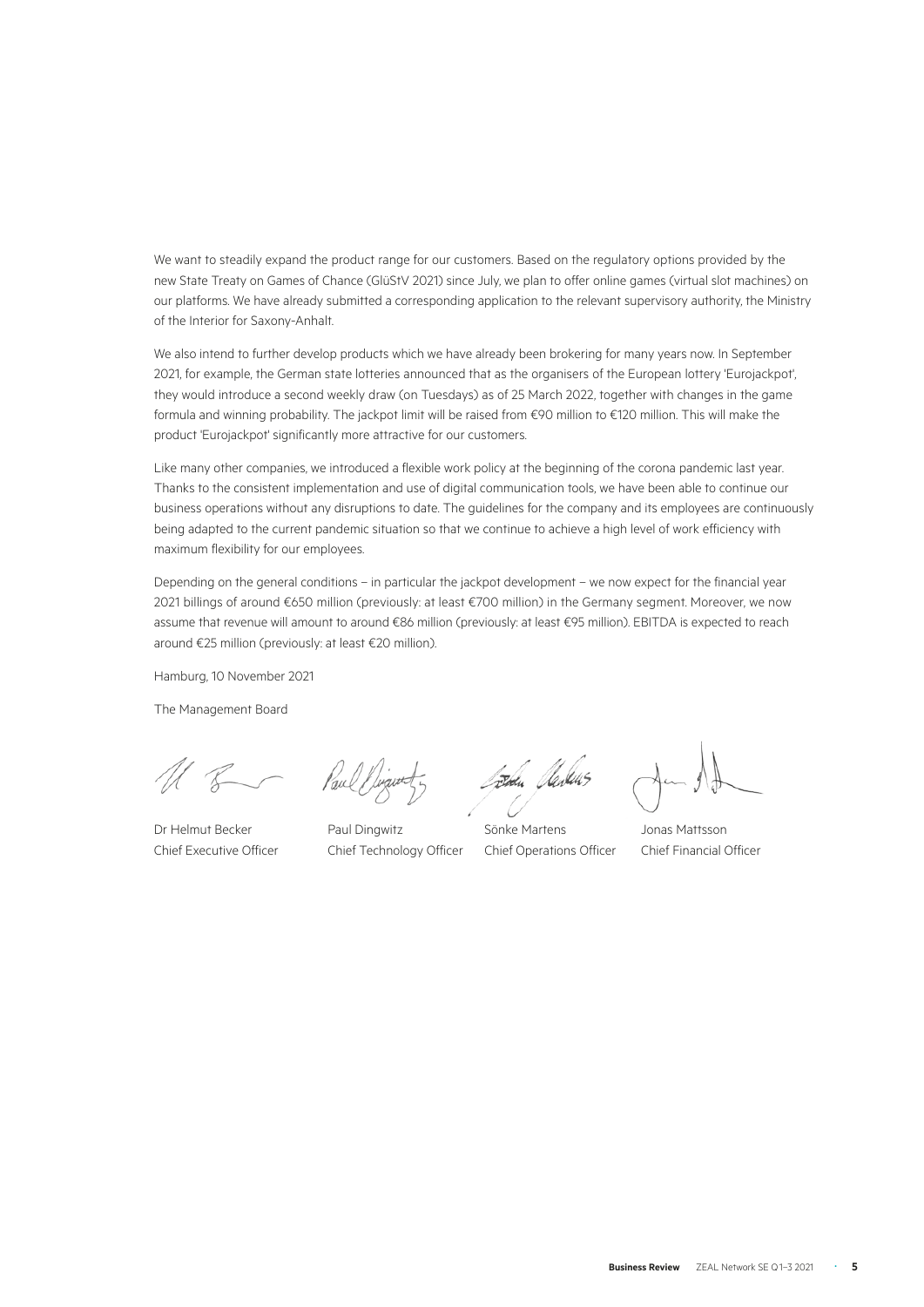## **RESULTS OF OPERATIONS AND FINANCIAL POSITION**

| Summary of financial results                                      | $Q$ 1-3 2021 | $Q$ 1-3 2020 |  |
|-------------------------------------------------------------------|--------------|--------------|--|
| in $\epsilon$ thousand                                            |              |              |  |
| Revenue<br>.                                                      | 65,053       | 64,4571      |  |
| Other operating income                                            | 677          | 1,7371       |  |
| Personnel expenses                                                | $-14,485$    | $-16,593$    |  |
| Other operating expenses                                          | $-33,216$    | $-42,976$    |  |
| Marketing expenses                                                | $-18,615$    | $-25,304$    |  |
| Direct operating expenses                                         | $-7,470$     | $-7,236$     |  |
| Indirect operating expenses                                       | $-7,131$     | $-10,436$    |  |
| Exchange rate differences                                         | $-381$       | 278          |  |
| <b>Adjusted EBITDA</b>                                            | 17,649       | 6,903        |  |
| Non-recurring income and expenses                                 |              | 3,656        |  |
| <b>EBITDA</b>                                                     | 17,649       | 10,559       |  |
| Amortisation and depreciation                                     | $-6,573$     | $-7,695$     |  |
| <b>EBIT</b>                                                       | 11,076       | 2,864        |  |
| Key financial figures and other financial indicators              |              |              |  |
| Billings (in € thousand)                                          | 493,192      | 471,757      |  |
| Revenue (in € thousand)                                           | 65,053       | 64,4571      |  |
| Adjusted EBITDA                                                   | 17,649       | 6,903        |  |
| Gross margin (%), Germany segment                                 | 12.2         | 12.3         |  |
| Number of new registered customers (in thousand), Germany segment | 446          | 787          |  |
| CPL (€), Germany segment                                          | 27.57        | 27.58        |  |
| MAU (thousand), Germany segment                                   | 972          | 987          |  |
| ABPU (€), Germany segment                                         | 56.38        | 53.01        |  |

*¹ Other operating income disclosed in the Quarterly Statement 2020 includes income of €592 thousand from costs* 

*passed on in the course of the charity lottery 'freiheit+' which have been disclosed as revenue since the fiscal year 2021. Further details are provided in Segment Reporting.*

#### **REVENUE**

In the first nine months of 2021, revenue rose by 1% (€596 thousand). The increase was due to the 5% growth in billings, which were generated almost entirely by the Germany segment. Revenue in the Other segment declined due to contractual changes.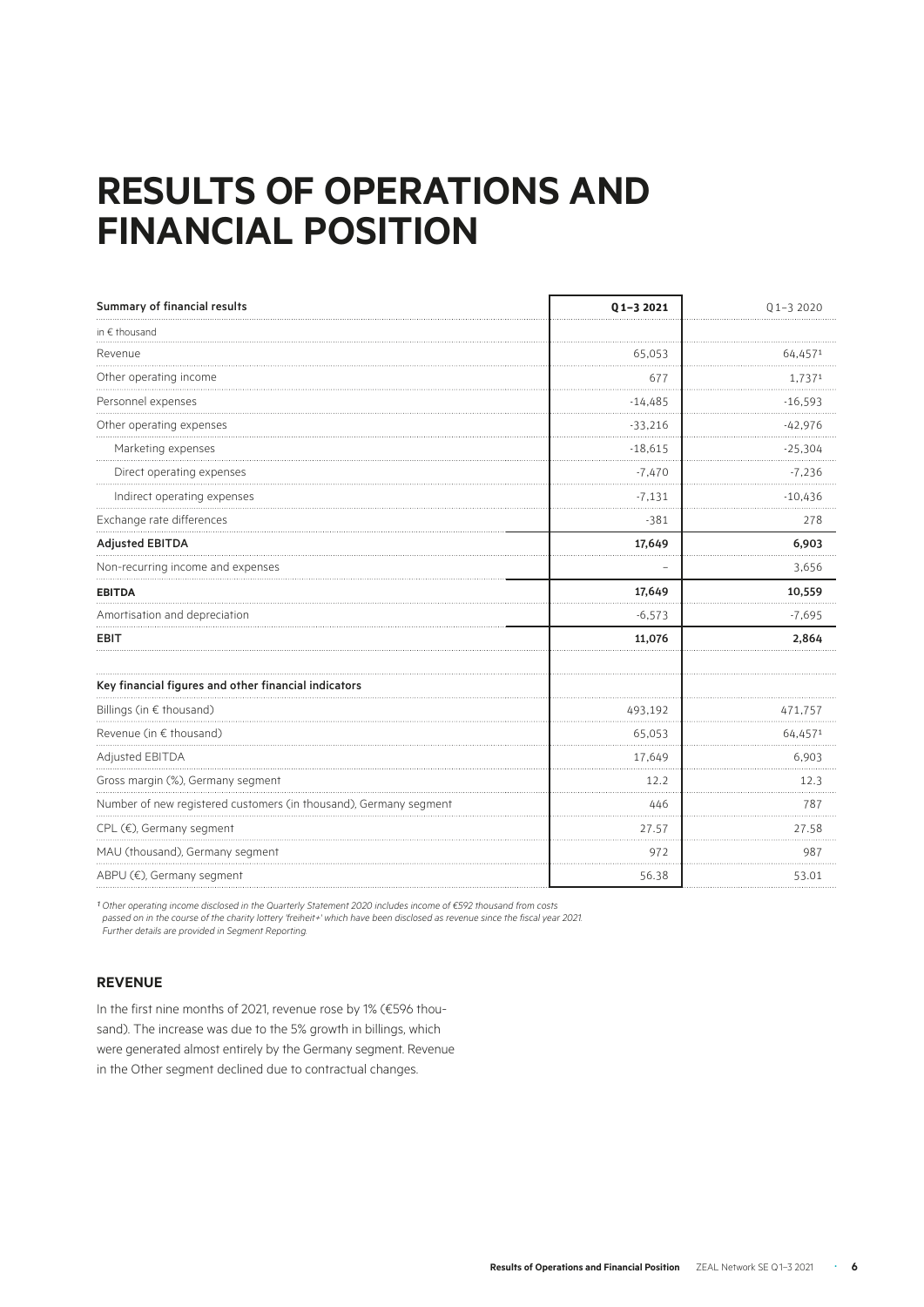#### **PERSONNEL EXPENSES**

In the first nine months of 2021, personnel expenses fell by 13% (€2,108 thousand). This fall was mainly due to an increase in the ZEAL share price in the same period last year, which led to an increase in the provision for long-term incentives and thus to additional personnel costs. In addition, the average number of employees (FTEs, excluding students and temporary staff) decreased from 161 to 158 (2%) due to temporary fluctuations.

#### **OTHER OPERATING EXPENSES**

Other operating expenses declined by 23% in the first nine months of 2021 (€9,760 thousand):

- Marketing expenses decreased by 26% (€6,689 thousand) due to the much weaker jackpot situation during the reporting period compared with the first nine months of 2020. Spending volumes – especially for new customer acquisition – are constantly adapted according to the jackpot and market environment in order to achieve efficient new customer acquisition;
- Direct operating expenses increased by 3% (€234 thousand), comparable to the development of billings;
- Indirect operating expenses declined by 32% (€3,305 thousand), due in part to to savings in services and external staff (€1,646 thousand). In the previous year, costs for external services relating to the merger of the LOTTO24 and ZEAL platforms were incurred. In addition, provisions of €900 thousand were reversed in the first nine months of 2021 for anticipated, but since resolved legal disputes.

#### **ADJUSTED EBITDA**

In the first nine months of 2021, adjusted EBITDA rose by 156% (€10,746 thousand), driven by a decrease in personnel expenses, marketing expenses and indirect operating expenses, as well as by the increase in revenue.

#### **AMORTISATION AND DEPRECIATION**

Amortisation and depreciation fell by 15% in the first nine months of 2021 (€1,122 thousand). This is due to the termination of leases or to sub-letting relating to office space in Hamburg and London.

#### **KEY PERFORMANCE INDICATORS**

Despite a significantly weaker jackpot development compared to the previous year, billings of our online brokerage business grew by 5% in the first nine months of 2021 (€21,435 thousand). At 12.2%, our gross margin in the Germany segment remained stable at the prior-year level (2020: 12.3%).

At the same time, we succeeded in gaining 446 thousand new registered customers in the Germany segment (2020: 787 thousand) while keeping acquisition costs per new registered customer stable at €27.57 (2020: €27.58). Registrations in connection with our '#geimpftgewinnt' campaign held in the third quarter of 2021 helped reduce CPL compared to the first six months of this year. Despite a much weaker market environment, the average number of our active users per month (MAU) in the Germany segment remained stable at 972 thousand in the first nine months of 2021 (2020: 987 thousand). The price increase in September 2020 contributed to the growth in average billings per customer (ABPU) to €56.38 (2020: €53.01).

#### **CASH FLOW**

|                                                            | 01-32021  | () 1–3 2020 |
|------------------------------------------------------------|-----------|-------------|
| in $\epsilon$ thousand                                     |           |             |
| Cash inflow/outflow from operating activities              | 68.005    | -28231      |
| Cash inflow/outflow from investing activities              | $-8.564$  | $-52.3191$  |
| Cash outflow from financing activities                     | $-12.577$ | $-19.917$   |
| Change in available funds                                  | 46.863    |             |
| Exchange rate-related changes in cash and cash equivalents | 107       |             |
| Available funds at the beginning of the period             | 86.061    | 153 280     |
| Available funds at the end of the period                   | 133.032   |             |

*¹ The cash outflows from operating activities, investing activities and financing activities disclosed in the Quarterly Statement 2020 have been adjusted to show the payment on account to the tax authority of €54,316 thousand and the proceeds from subleases of €464 thousand as cash flow from investing activities and the proceeds from the sale of treasury shares of €159 thousand as cash flow from financing activities. Exchange rate-related changes in cash and cash equivalents were also disclosed separately.*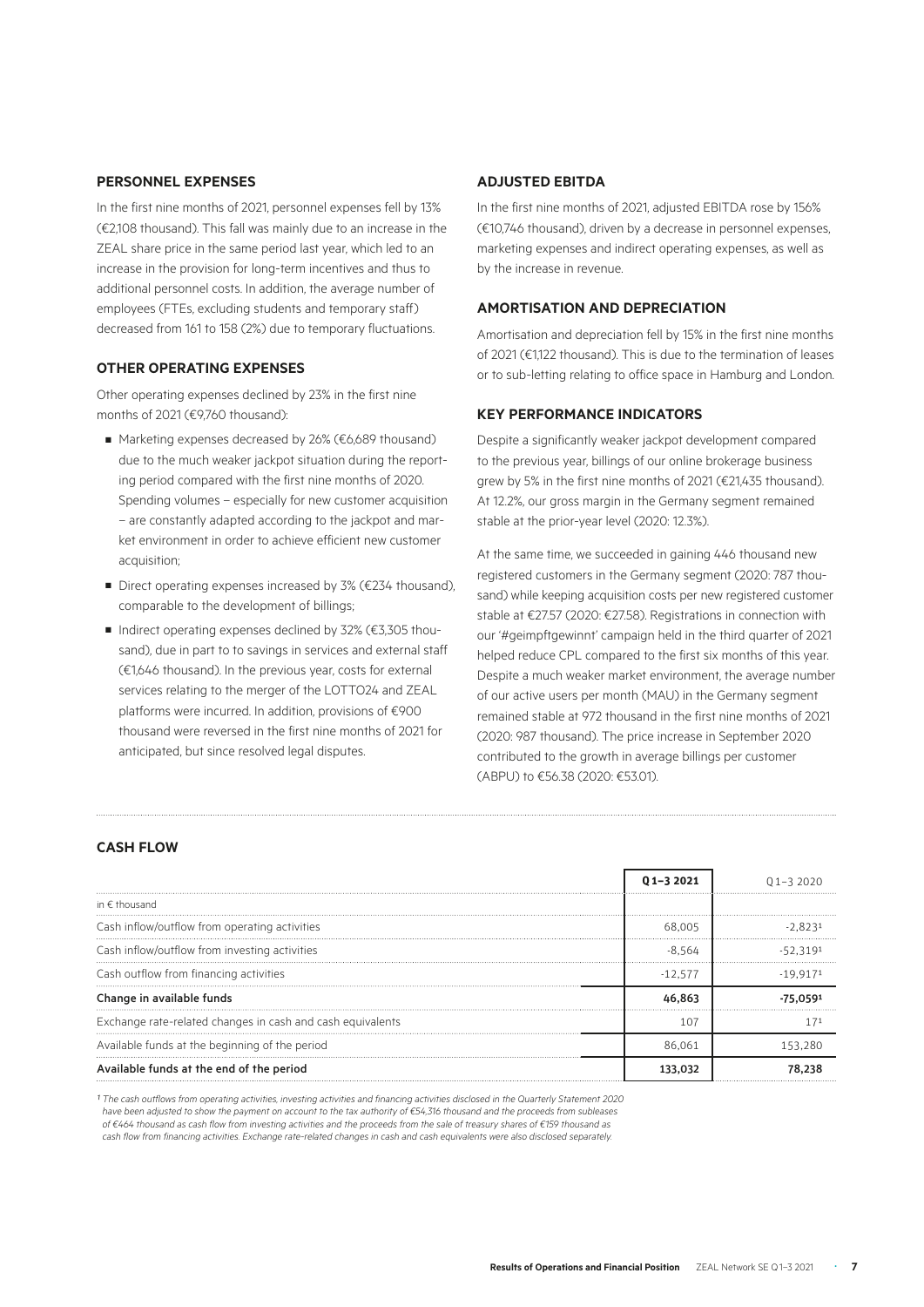Cash, cash equivalents and pledged cash rose by €46,971 thousand to €133,032 thousand in the first nine months of 2021 (2020: decrease of €75,042 thousand).

The cash inflow from operating activities in the first nine months of 2021 amounted to €68,005 thousand (2020: cash outflow of €2,823 thousand).

Cash inflow includes the lottery winnings of a customer totalling €49,327 thousand, which was already reimbursed by the state lottery in September 2021 but not yet paid out to the customer as of the reporting date. The payout was made in October 2021. The remaining net inflow of €18,678 thousand largely corresponds to EBITDA of €17,649 thousand. In the previous year, the net cash outflow resulted from tax payments of €6,357 thousand and severance payments for employees of €4,311 thousand, opposed by cash inflow from EBITDA of €10,559 thousand.

Cash outflow from investing activities in the first nine months of 2021 amounted to €8,564 thousand (2020: cash outflow of €52,319 thousand). This is mainly due to the acquisition of LOTTO24 shares as part of the delisting offer against payments of €8,699 thousand. Cash outflow in the first nine months of 2020 was primarily due to the interim payment of €54,316 thousand made in January 2020 on possible VAT liabilities.

Cash outflow from financing activities in the first nine months of 2021 amounted to €12,577 thousand (2020: €19,917 thousand). This outflow consists of dividend payments of €20,131 thousand (2020: €17,887 thousand) and lease payments of €1,284 thousand (2020: €2,189 thousand) made by the Group for its offices in London and Hamburg. This is opposed by payments received of €8,700 thousand from the drawing of an instalment loan with Commerzbank, used to finance the LOTTO24 share purchase.

#### **SELECTED NOTES TO THE ASSET POSITION**

In September 2021, our investment Omaze Inc. received new financing of US\$85 million. On the basis of this financing round, Omaze Inc. is now valued at US\$944.3 million. As a result, the value of our investment in Omaze Inc. increased by €10,072 thousand in the third quarter of 2021. This was recognised in ZEAL's other comprehensive income. Following the new financing round, our share in Omaze Inc. amounts to 1.6%.

Following an agreement reached by myLotto24 (a whollyowned subsidiary of ZEAL Network SE) with the Hannover-Nord tax office in December 2019, myLotto24 made an interim payment of €54,316 thousand to the German tax authorities in January 2020 towards the disputed VAT liability for previous years. The Group recognised an asset for this payment, taking into account the standardised interest rate of originally 6% p.a. as defined in section 233a (2) of the German Tax Code (Abgabenordnung – AO). Further details are presented in note 17 of the Annual Report 2020. On 18 August 2021, the Federal Constitutional Court (Bundesverfassungsgericht) published a decision which states that the interest rate of 6% on tax arrears is unconstitutional and no longer applicable for interest periods as of 2019. No new interest rate has yet been set by the German tax authorities in response to this decision. Based on the current market interest rate, we expect a significantly lower interest rate to apply to the interim payment made and consider 3% p.a. to be appropriate. The accrued interest asset has been adjusted accordingly. As at 30 September 2021, the change from 6% p.a. to 3% p.a. resulted in a reduction in the asset value of €1,974 thousand, with a corresponding impact on the financial result in the third quarter.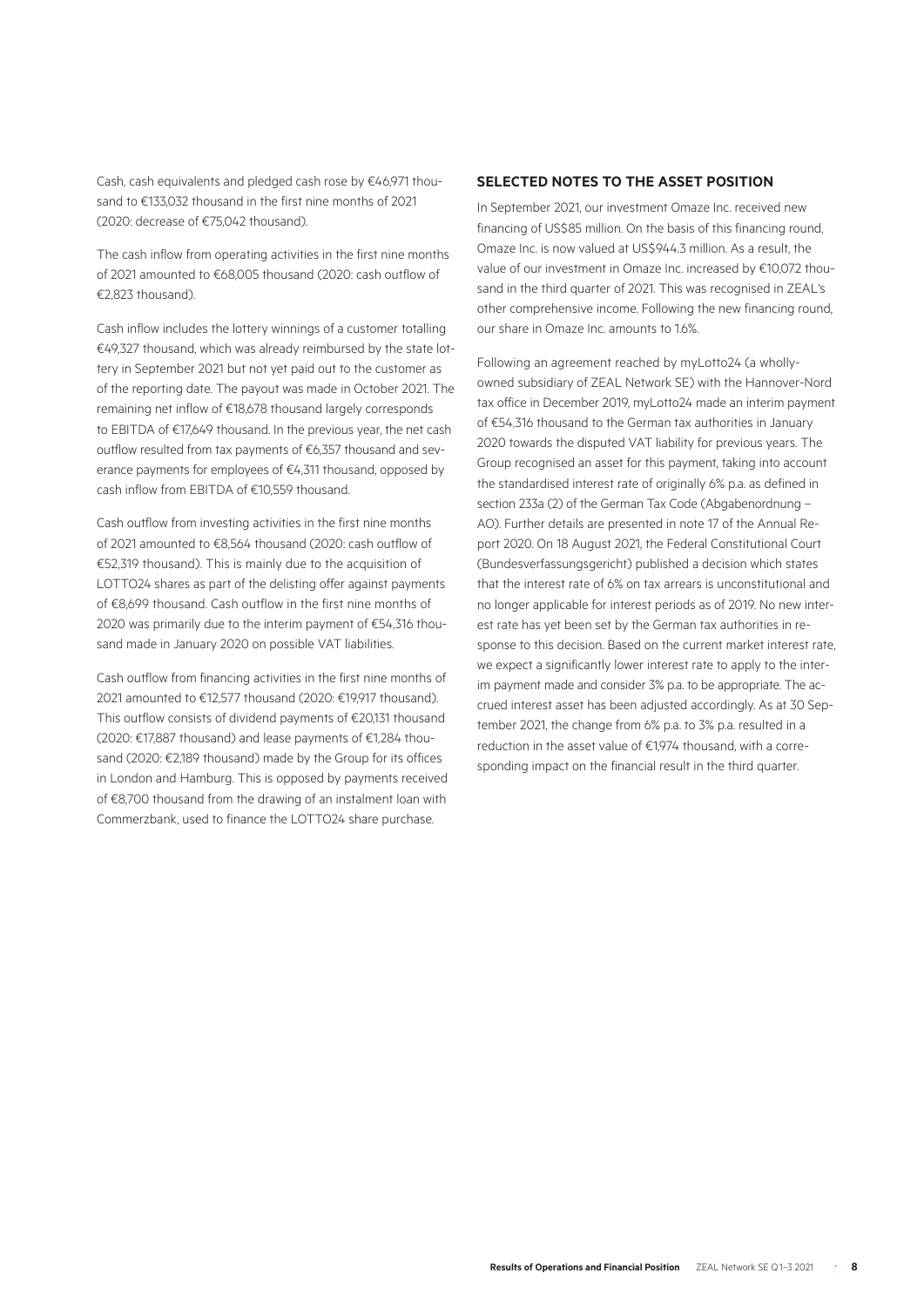# **SELECTED FINANCIAL INFORMATION**

#### **INTERIM CONSOLIDATED INCOME STATEMENT**

|                                                                                                                                                                                                                  | Q1-3 2021 | $Q$ 1-3 2020 | Q3 2021        | Q3 2020   |
|------------------------------------------------------------------------------------------------------------------------------------------------------------------------------------------------------------------|-----------|--------------|----------------|-----------|
|                                                                                                                                                                                                                  |           |              |                |           |
| In $\epsilon$ thousand                                                                                                                                                                                           |           |              |                |           |
| Revenue                                                                                                                                                                                                          | 65,053    | 64,4571      | 20,536         | 20,8871   |
| Other operating income                                                                                                                                                                                           | 677       | 1,7371       | 305            | 9631      |
| Personnel expenses                                                                                                                                                                                               | $-14,485$ | $-16,593$    | $-4,236$       | $-5,398$  |
| Other operating expenses                                                                                                                                                                                         | $-33,216$ | -42,976      | $-9,533$       | $-12,902$ |
| Marketing expenses                                                                                                                                                                                               | $-18,615$ | -25,304      | -4,854         | $-6,976$  |
| Direct operating expenses                                                                                                                                                                                        | $-7,470$  | $-7,236$     | $-2,335$       | $-2,333$  |
| Indirect operating expenses                                                                                                                                                                                      | $-7,131$  | $-10,436$    | $-2,344$       | $-3,594$  |
| Exchange rate differences                                                                                                                                                                                        | $-381$    | 278          | $-91$          | 104       |
| Non-recurring income and expenses                                                                                                                                                                                |           | 3,656        | $\overline{a}$ | 3,764     |
| Results from operating activities before share of loss from<br>associates, interest, taxes, depreciation/amortisation of<br>intangible assets, property, plant and equipment and<br>right-of-use assets (EBITDA) | 17,649    | 10,559       | 6,981          | 7,417     |
| Amortisation/depreciation on intangible assets and property,                                                                                                                                                     |           |              |                |           |
| plant and equipment                                                                                                                                                                                              | $-6,014$  | $-6,765$     | $-1,998$       | $-2,211$  |
| Depreciation of right-of-use assets                                                                                                                                                                              | $-559$    | $-930$       | $-188$         | $-320$    |
| Result from operating activities (EBIT)                                                                                                                                                                          | 11,076    | 2,864        | 4,795          | 4,886     |
| Income from financial activities                                                                                                                                                                                 | 139       | 3,326        | $-1,180$       | 790       |
| Expenses from financial activities                                                                                                                                                                               | $-494$    | $-402$       | $-259$         | $-95$     |
| Gain/loss on financial assets                                                                                                                                                                                    | 231       | -51          | 119            | 276       |
| <b>Financial result</b>                                                                                                                                                                                          | $-124$    | 2,873        | $-1,320$       | 971       |
| Share of loss from associates                                                                                                                                                                                    | $-191$    | $-142$       | -99            | -47       |
| Net profit/loss before taxes                                                                                                                                                                                     | 10,760    | 5,595        | 3,374          | 5,810     |
| Income taxes                                                                                                                                                                                                     | $-3,416$  | 942          | $-1,707$       | 350       |
| Net profit                                                                                                                                                                                                       | 7,344     | 6,537        | 1,668          | 6,160     |
| Attributable to:                                                                                                                                                                                                 |           |              |                |           |
| Shareholders of the parent company                                                                                                                                                                               | 6,953     | 6,439        | 1,502          | 6,042     |
| Non-controlling interest                                                                                                                                                                                         | 392       | 98           | 167            | 118       |
| Earnings per share for profit attributable to ordinary<br>shareholders of the parent company                                                                                                                     | €         | €            | €              | €         |
| Basic and diluted earnings per share (in $\epsilon$ /share)                                                                                                                                                      | 0.31      | 0.29         | 0.07           | 0.27      |

*¹ Other operating income disclosed in the Quarterly Statement 2020 includes income of €592 thousand from costs* 

*passed on in the course of the charity lottery 'freiheit+' which have been disclosed as revenue since the fiscal year 2021.*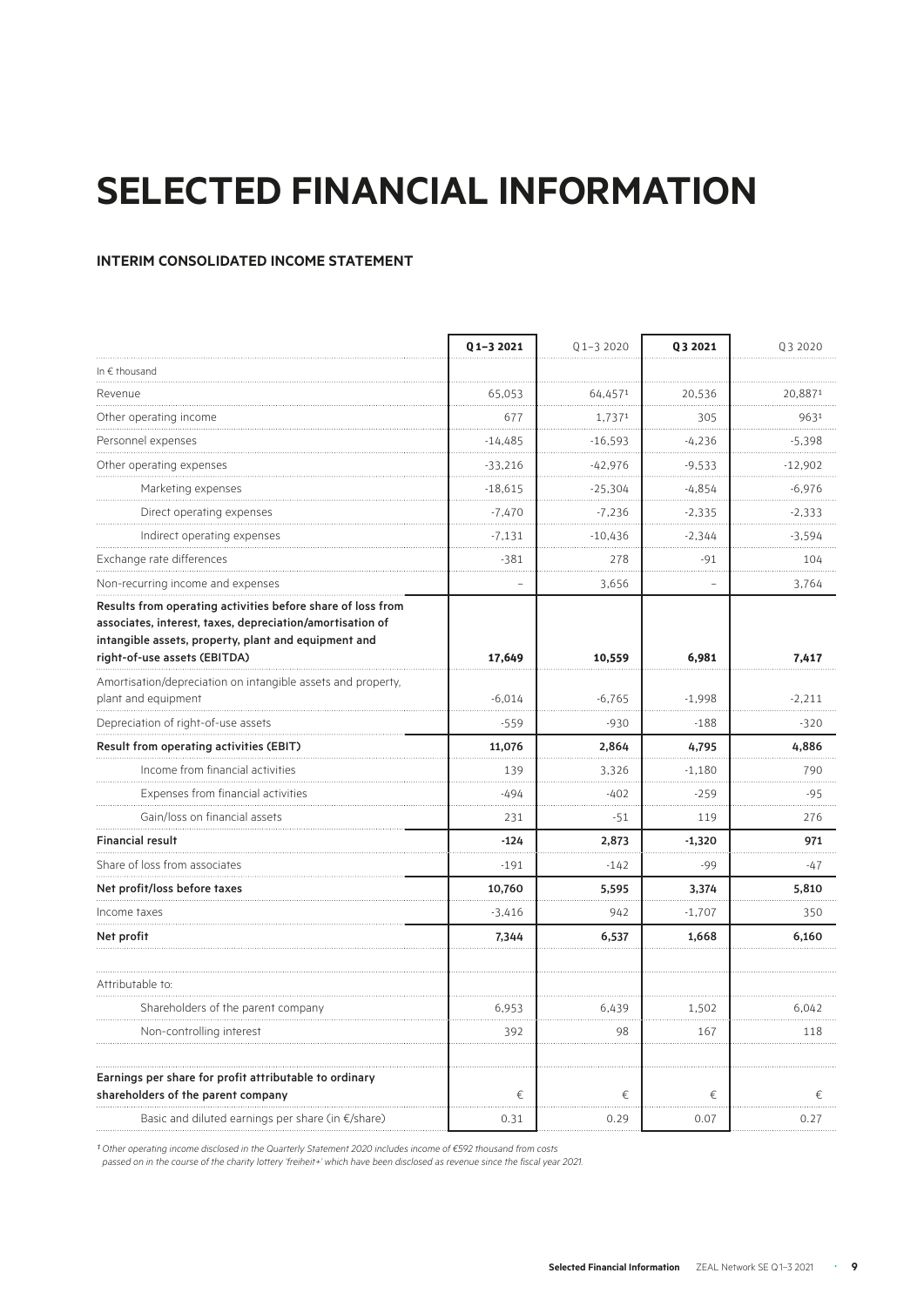#### **INTERIM CONSOLIDATED STATEMENT OF COMPREHENSIVE INCOME**

|                                                                                                             | $01 - 32021$ | $01 - 32020$ | 03 2021 | 032020 |
|-------------------------------------------------------------------------------------------------------------|--------------|--------------|---------|--------|
| In $\epsilon$ thousand                                                                                      |              |              |         |        |
| Net profit                                                                                                  | 7.344        | 6,537        | 1.668   | 6.160  |
| Other comprehensive income                                                                                  |              |              |         |        |
| Items that will not be reclassified to profit or loss                                                       |              |              |         |        |
| Changes in fair value of financial assets at fair value<br>through other comprehensive income (after taxes) | 10,286       | 561          | 9,975   |        |
| Other comprehensive income (after taxes)                                                                    | 10,286       | 561          | 9,975   |        |
| Total comprehensive income (after taxes)                                                                    | 17,630       | 7.098        | 11,643  | 6.162  |
| Attributable to:                                                                                            |              |              |         |        |
| Shareholders of the parent company                                                                          | 17.238       | 7.000        | 11.476  | 6.044  |
| Non-controlling interest                                                                                    | 392          | 98           | 167     | 118    |
|                                                                                                             |              |              |         |        |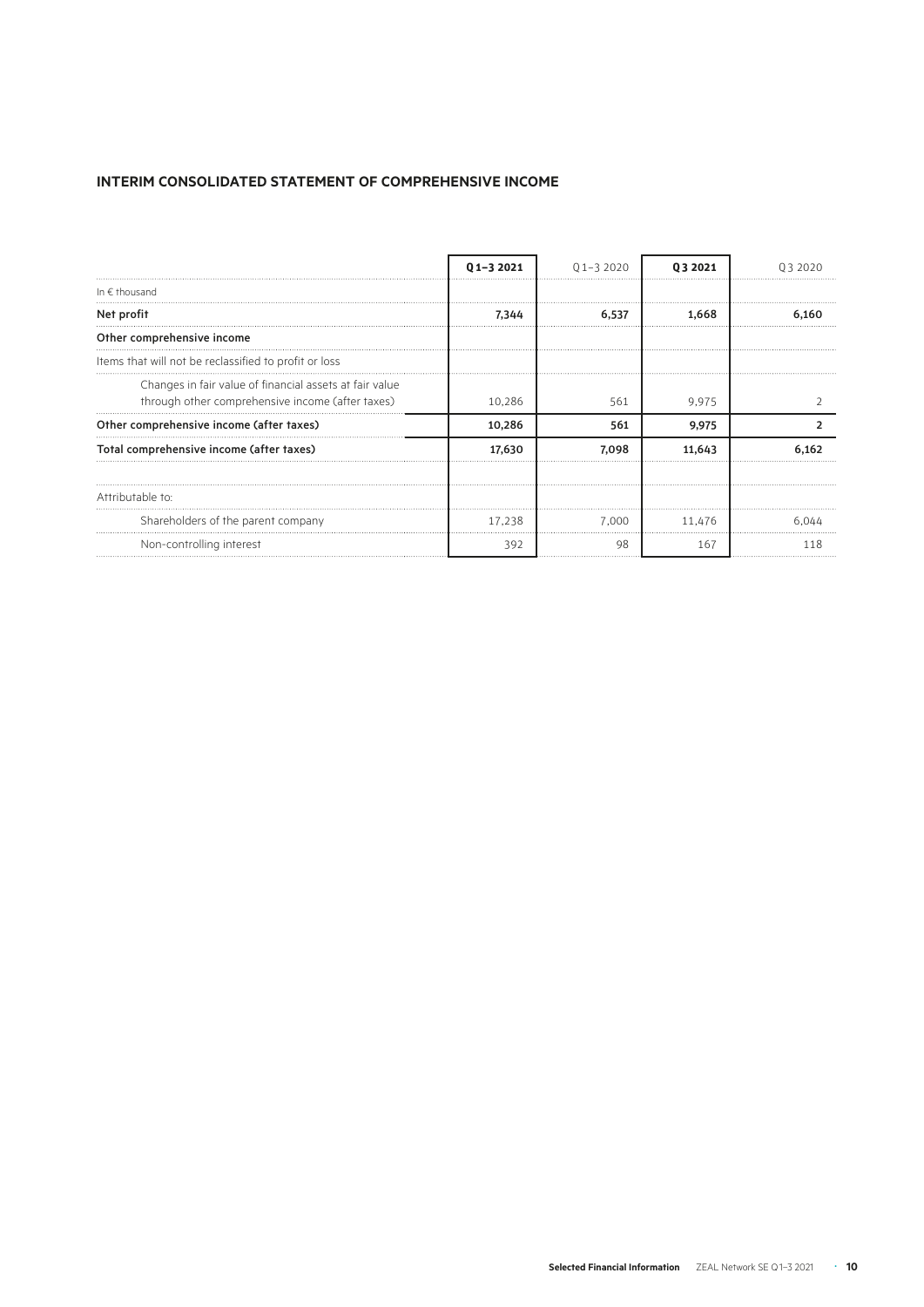#### **INTERIM CONSOLIDATED STATEMENT OF FINANCIAL POSITION**

|                                         | As at<br>30 September 2021 | As at<br>31 December 2020 |
|-----------------------------------------|----------------------------|---------------------------|
| ASSETS in € thousand.                   |                            |                           |
| Non-current assets                      |                            |                           |
| Property, plant and equipment           | 689                        | 922                       |
| Right-of-use assets                     | 4,025                      | 4,513                     |
| Goodwill                                | 160,885                    | 160,885                   |
| Intangible assets                       | 137,290                    | 142,788                   |
| Deferred tax assets                     | 13,428                     | 16,852                    |
| Other investments                       | 14,874                     | 4,588                     |
| Shares in associated companies          | 647                        | 433                       |
| Other assets                            | 56,322                     | 56,470                    |
| Net investment in finance lease         | 1,700                      | 2,450                     |
| Total non-current assets                | 389,860                    | 389,902                   |
| <b>Current assets</b>                   |                            |                           |
| Income tax receivable                   | 420                        | 222                       |
| Trade receivables                       | 1,525                      | 1,299                     |
| Net investment in finance lease         | 1,169                      | 1,225                     |
| Prepaid expenses                        | 1,174                      | 863                       |
| Other financial assets                  | 8,857                      | 14,462                    |
| Other assets                            | 89                         | 300                       |
| Cash, cash equivalents and pledged cash | 133,032                    | 86,061                    |
| <b>Total current assets</b>             | 146,266                    | 104,432                   |
| <b>TOTAL ASSETS</b>                     | 536,126                    | 494,334                   |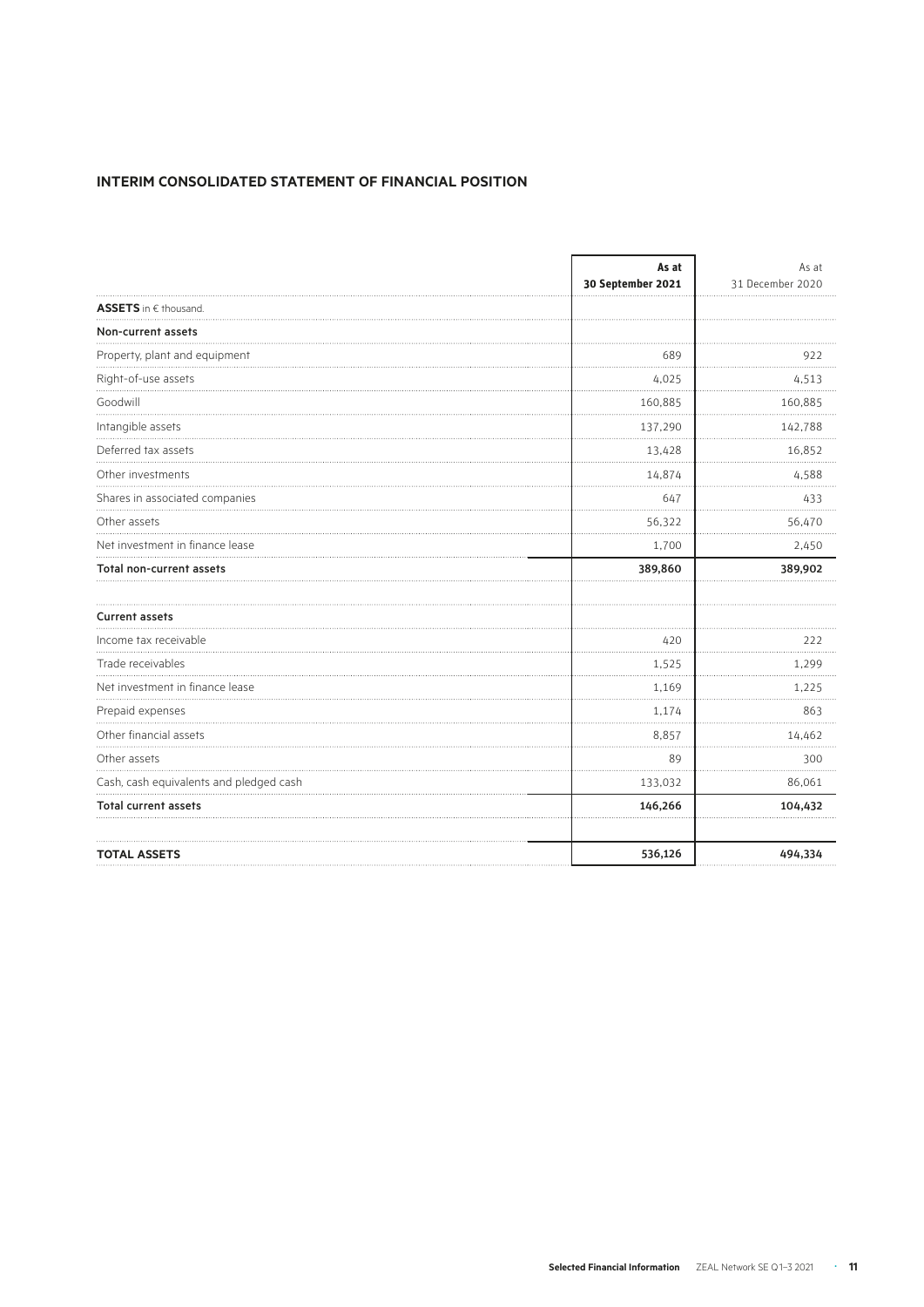|                                                     | As at<br>30 September 2021 | As at<br>31 December 2020 |
|-----------------------------------------------------|----------------------------|---------------------------|
| <b>EQUITY &amp; LIABILITIES</b> in € thousand       |                            |                           |
| Non-current liabilities                             |                            |                           |
| Deferred tax liabilities                            | 49,028                     | 50,701                    |
| Interest-bearing loans                              | 8,700                      |                           |
| Other financial liabilities                         | 4,179                      | 1,270                     |
| Provisions                                          | 3,751                      | 4,345                     |
| Lease liabilities                                   | 5,227                      | 6,405                     |
| <b>Total non-current liabilities</b>                | 70,885                     | 62,721                    |
| <b>Current liabilities</b>                          |                            |                           |
| Trade payables                                      | 2,611                      | 3,608                     |
| Other financial liabilities                         | 66,986                     | 20,175                    |
| Other liabilities                                   | 5,910                      | 6,753                     |
| Income tax liabilities                              | 3,042                      | 1,511                     |
| Provisions                                          | 468                        | 2,264                     |
| .<br>Lease liabilities                              | 1,843                      | 1,741                     |
| <b>Total current liabilities</b>                    | 80,861                     | 36,051                    |
| Equity                                              |                            |                           |
| Subscribed capital                                  | 22,396                     | 22,396                    |
| Capital reserves                                    | 279,971                    | 280,132                   |
| Treasury shares                                     | $-1,411$                   | $-1,591$                  |
| Other reserves                                      | 11,671                     | 1,385                     |
| Retained earnings                                   | 65,257                     | 85,343                    |
| Equity attributable to equity holders of the parent | 377,884                    | 387,665                   |
| Non-controlling interest                            | 6,496                      | 7,897                     |
| <b>Total equity</b>                                 | 384,380                    | 395,562                   |
| <b>TOTAL EQUITY &amp; LIABILITIES</b>               | 536,126                    | 494,334                   |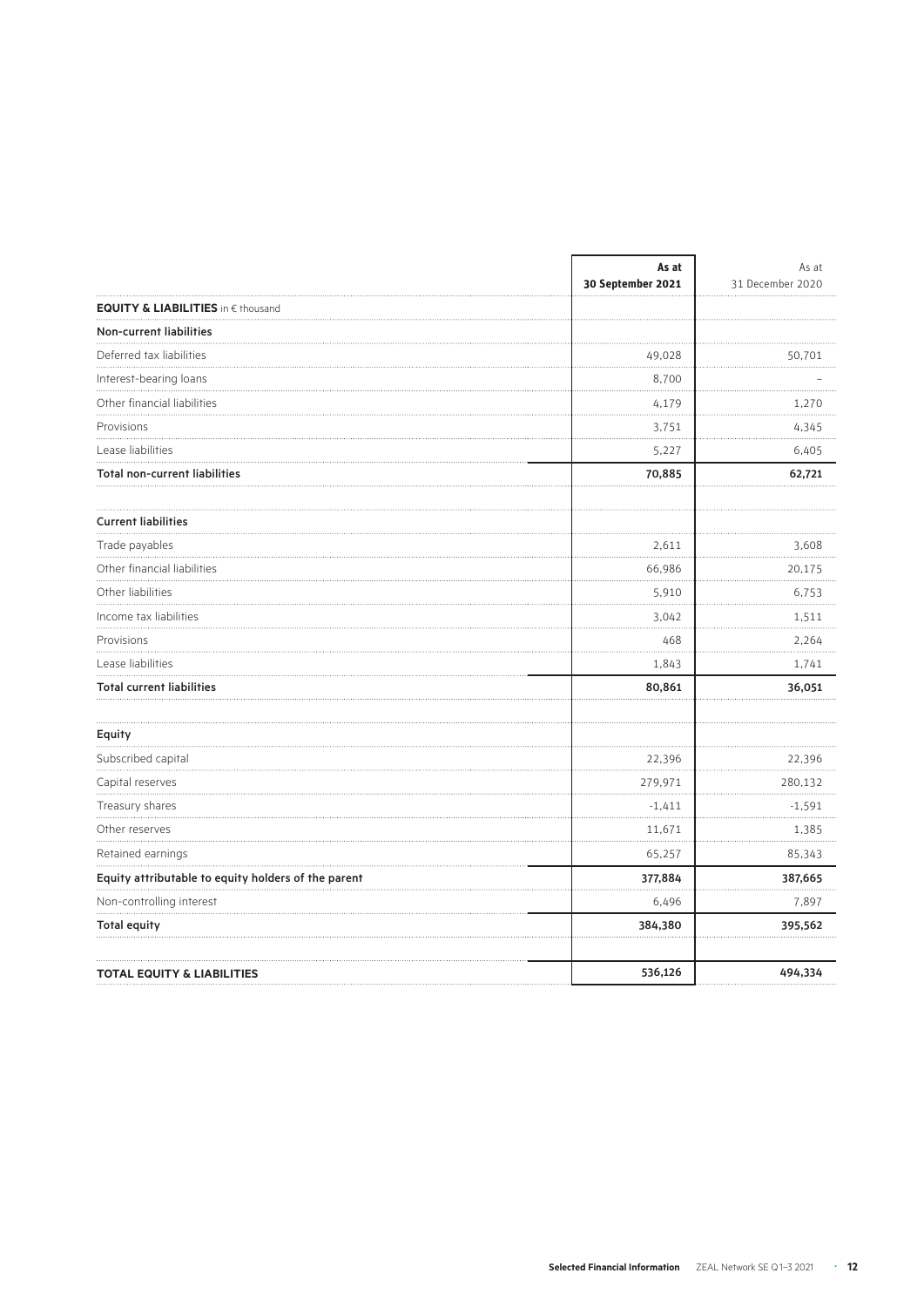#### **INTERIM CONSOLIDATED CASH FLOW STATEMENT**

|                                                        | Q1-3 2021 | $Q$ 1-3 2020 |
|--------------------------------------------------------|-----------|--------------|
| In $\epsilon$ thousand                                 |           |              |
| Net profit before taxes                                | 10,760    | 5,595        |
| Adjustments for                                        |           |              |
| Amortisation/depreciation                              | 6,014     | 6,795        |
| Depreciation of right-of-use assets                    | 559       | 930          |
| Share of loss from associates                          | 191       | 1421         |
| Interest income from net investment in finance lease   | $-101$    | $-1,1741$    |
| Other income from financial activities                 | $-269$    | $-2,1521$    |
| Expenses from financial activities - lease liabilities | 222       | 295          |
| Other expenses from financial activities               | 272       | 107          |
| Other non-cash income/expenses                         | $-140$    | $-891.2$     |
| <b>Translation differences</b>                         | $-68$     | $-112$       |
| Changes in                                             |           |              |
| Trade receivables                                      | $-226$    | $-4243$      |
| Prepaid expenses                                       | $-311$    | $-193$       |
| Other financial assets                                 | 5,605     | 2,2483       |
| Other assets                                           | 211       | $-8482.3$    |
| Trade payables                                         | $-997$    | $-8113$      |
| Other financial liabilities                            | 49,720    | $-3,5983$    |
| Other liabilities                                      | $-842$    | 2473         |
| Provisions                                             | $-2,389$  | $-3,6013$    |
| Interest received                                      | 269       | 139          |
| Interest paid                                          | $-124$    | $-107$       |
| Income taxes paid                                      | $-351$    | $-6,357$     |
| Cash inflow/outflow from operating activities          | 68,005    | $-2,8232$    |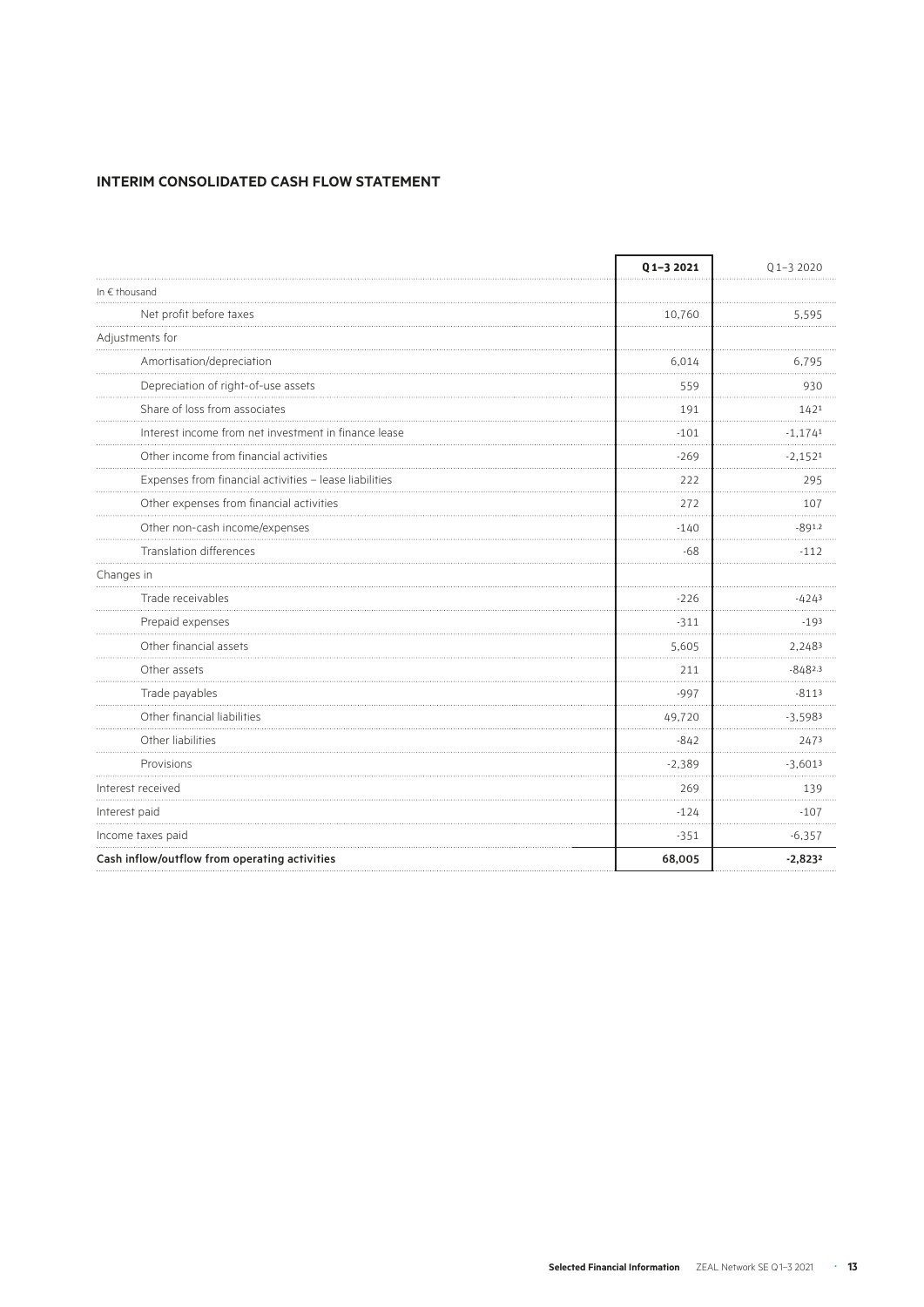|                                                                  | Q1-3 2021 | $Q$ 1-3 2020    |
|------------------------------------------------------------------|-----------|-----------------|
| In $\epsilon$ thousand                                           |           |                 |
| Cash flow from investing activities                              |           |                 |
| Payment on account to the tax authority                          |           | $-54,3162$      |
| Receipts from sublease (finance lease)                           | 821       | 4642            |
| Payments for acquisition of intangible assets                    | $-184$    | $-146$          |
| Payments for acquisition of property, plant and equipment        | -98       | -43             |
| Payments for acquisition of associated companies                 | $-404$    | 377             |
| Receipts from the sale of investments in funds                   |           | 2,925           |
| Payments made to acquire non-controlling interest                | $-8,699$  | $-826$          |
| Cash outflow from investing activities                           | $-8,564$  | $-52,3192$      |
| Cash flow from financing activities                              |           |                 |
| Payments for lease liabilities                                   | $-1,284$  | $-2.189$        |
| Receipts from the sale of treasury shares                        | 138       | 1592            |
| Receipts from the taking out of loans                            | 8,700     |                 |
| Payments for dividends                                           | $-20,131$ | $-17,887$       |
| Net cash outflow from financing activities                       | $-12,577$ | $-19,9172$      |
| Net increase in cash and cash equivalents                        | 46,863    | $-75,0591$      |
| Exchange rate-related changes in cash and cash equivalents       | 107       | 17 <sup>1</sup> |
| Available funds at the beginning of the period                   | 86,061    | 153,280         |
| Available funds at the end of the period                         | 133,032   | 78,238          |
| Composition of available funds                                   |           |                 |
| Cash, cash equivalents and pledged cash at the end of the period | 133,032   | 78.238          |

*¹ The cash flow statement for the first nine months of 2020 was adjusted for the following items in order to disclose figures comparable with the cash flow statement for the first nine months of 2021: Share of loss from associates, Interest income from net investment in finance lease, Other income from financial activities, Other non-cash income/expenses and Interest received.* 

 $^2$  The cash outflows from operating activities, investing activities and financing activities disclosed in the Quarterly Statement 2020 have been adjusted<br>to show the payment on account to the tax authority of €54,316 t *investing activities and the proceeds from the sale of treasury shares of €159 thousand as cash flow from financing activities. Exchange rate-related changes in cash and cash equivalents were also disclosed separately.*

*³ Due to adjustments to the statement of financial position for 2019 made in the Annual Report 2020, the cash flow statement for the first nine months of 2020 was adjusted accordingly.*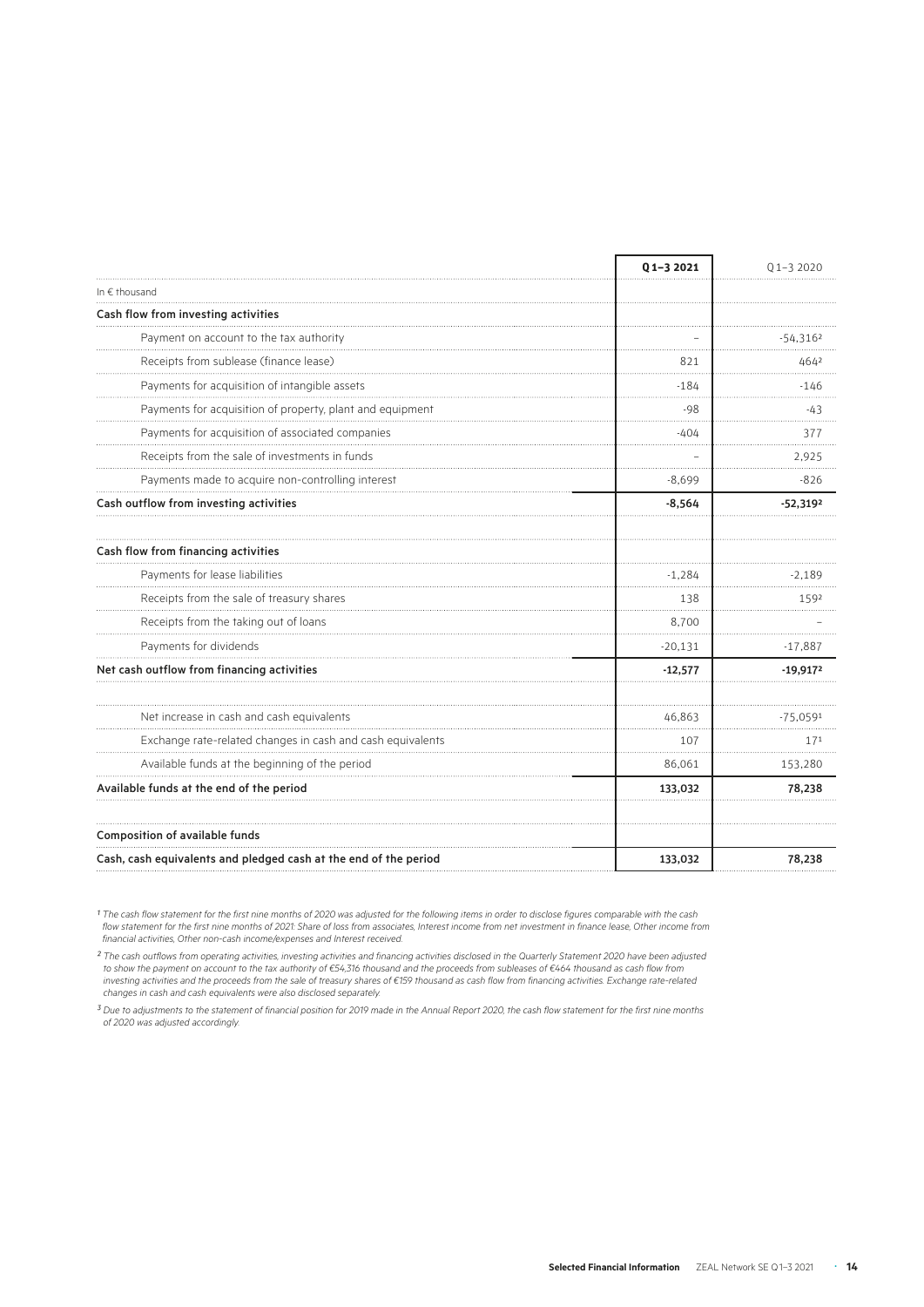#### **INTERIM CONSOLIDATED STATEMENT OF CHANGES IN EQUITY**

|                                              | Subscribed<br>capital | Capital<br>reserve | Treasury<br>shares | Other<br>reserves | Currency<br>translation<br>adjustments | Retained<br>earnings | Equity<br>attribut-<br>able to<br>share-<br>holders of<br>the parent<br>company | Non-<br>controlling<br>interest | <b>Total</b><br>equity |
|----------------------------------------------|-----------------------|--------------------|--------------------|-------------------|----------------------------------------|----------------------|---------------------------------------------------------------------------------|---------------------------------|------------------------|
| in € thousand                                |                       |                    |                    |                   |                                        |                      |                                                                                 |                                 |                        |
| As at 1 January 2020                         | 22,396                | 280,132            | $-1,903$           | 874               | 164                                    | 95,674               | 397,337                                                                         | 8,388                           | 405,725                |
| Net profit                                   |                       |                    |                    |                   |                                        | 6,439                | 6,439                                                                           | 98                              | 6,537                  |
| Other comprehensive income                   |                       |                    |                    | 561               | $-164$                                 | 164                  | 561                                                                             | $\overline{\phantom{a}}$        | 561                    |
| Total comprehensive income<br>for the period |                       |                    |                    | 561               | $-164$                                 | 6,603                | 7,000                                                                           |                                 | 561                    |
| Purchase of non-controlling<br>interest      |                       |                    |                    |                   |                                        | $-440$               | $-440$                                                                          | $-386$                          | $-826$                 |
| Treasury shares sold                         |                       |                    | 312                |                   |                                        |                      | 312                                                                             |                                 | 312                    |
| Dividend payment                             |                       |                    |                    |                   |                                        | $-17,887$            | $-17,887$                                                                       | ÷                               | $-17,887$              |
| As at 30 September 2020                      | 22,396                | 280,125            | $-1,591$           | 1,435             |                                        | 83,950               | 386,322                                                                         | 8,100                           | 394,422                |
| Net profit                                   |                       |                    |                    |                   |                                        | 1,723                | 1,723                                                                           | -367                            | 1,356                  |
| Other comprehensive income                   |                       |                    |                    | $-50$             |                                        | $-164$               | $-214$                                                                          | Ĭ.                              | $-214$                 |
| Total comprehensive income<br>for the period |                       |                    |                    | -50               |                                        | 1,559                | $-1,509$                                                                        | 367                             | 1,142                  |
| Purchase of non-controlling<br>interest      |                       |                    |                    |                   |                                        | $-165$               | $-165$                                                                          | 163                             | $-2$                   |
| As at 31 December 2020                       | 22,396                | 280,132            | $-1,591$           | 1,385             |                                        | 85,343               | 387,665                                                                         | 7,897                           | 395,562                |
| Net profit                                   |                       |                    |                    |                   |                                        | 6,953                | 6,953                                                                           | 392                             | 7,344                  |
| Other comprehensive income                   |                       |                    |                    | 10,286            |                                        |                      | 10,286                                                                          |                                 | 10,286                 |
| Total comprehensive income<br>for the period |                       |                    |                    | 10,286            |                                        | 6,953                | 17,239                                                                          | 392                             | 17,630                 |
| Dividend payment                             |                       |                    |                    |                   |                                        | -20,127              | -20,127                                                                         | -4                              | $-20,131$              |
| Purchase of non-controlling<br>interest      |                       |                    |                    |                   |                                        | $-6,910$             | $-6,910$                                                                        | $-1,789$                        | $-8,699$               |
| Treasury shares sold                         |                       | $-160$             | $-180$             |                   |                                        |                      | 20                                                                              |                                 | 20                     |
| As at 30 September 2021                      | 22,396                | 279,971            | $-1,411$           | 11,671            |                                        | 65,257               | 377,884                                                                         | 6,496                           | 384,380                |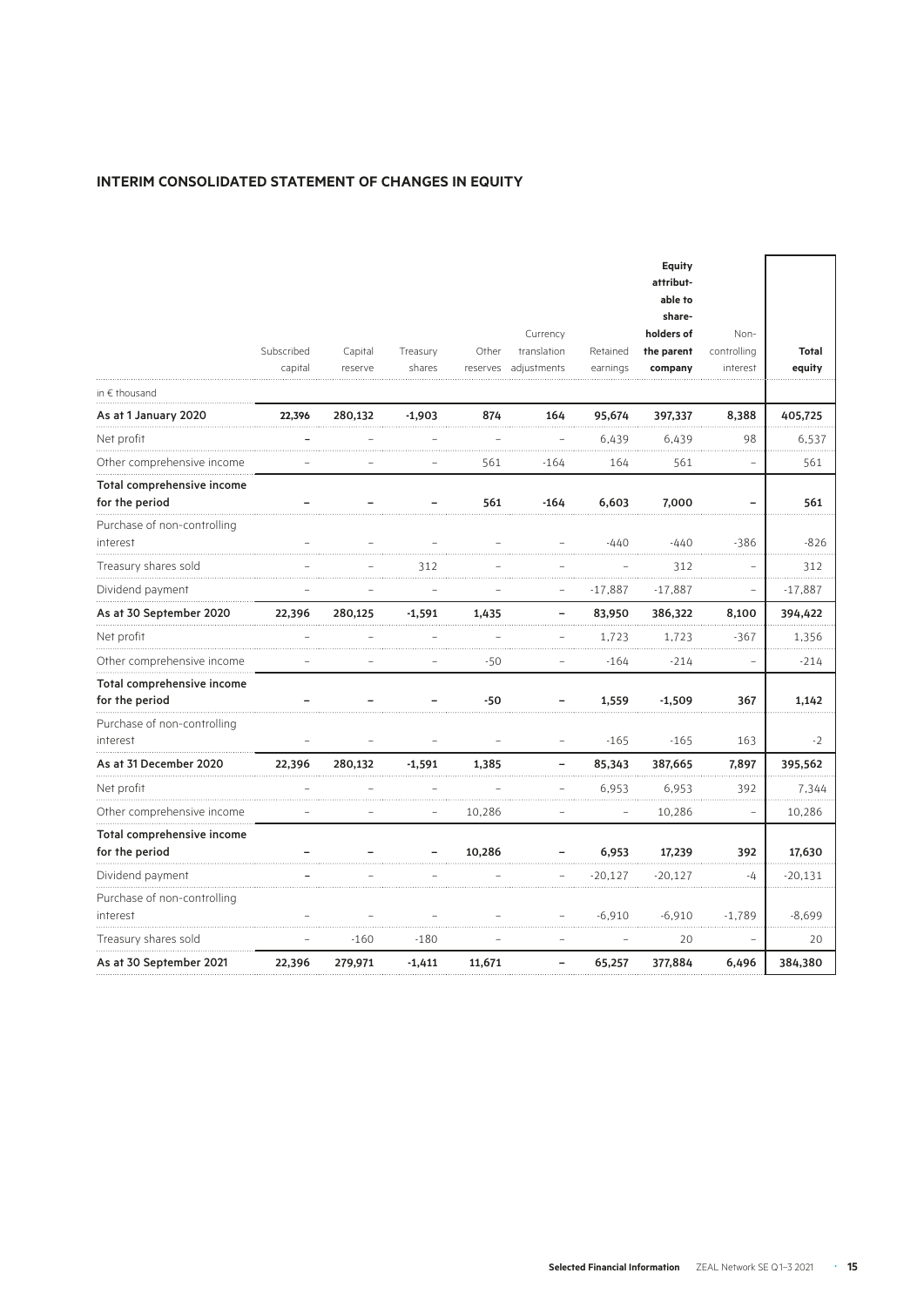#### **SEGMENT REPORTING**

| Q1-3 2021                                              | Germany   | Other    | <b>Total</b> |
|--------------------------------------------------------|-----------|----------|--------------|
| in €thousand                                           |           |          |              |
| Revenue                                                | 61.460    | 3.593    | 65,053       |
| Other operating income                                 | 676       |          | 677          |
| Personnel expenses                                     | $-13,686$ | -799     | $-14,485$    |
| Other operating expenses and exchange rate differences | $-31,897$ | $-1,699$ | $-33,596$    |
| Non-recurring income and expenses                      |           |          |              |
| <b>EBITDA</b>                                          | 16,553    | 1,096    | 17,649       |
| Amortisation/depreciation                              |           |          | $-6,573$     |
| <b>EBIT</b>                                            |           |          | 11,076       |
| Financial result                                       |           |          | $-124$       |
| Share of loss from associates                          |           |          | $-191$       |
| Net profit before taxes                                |           |          | 10,760       |
| Income taxes                                           |           |          | $-3,416$     |
| Net profit                                             |           |          | 7,344        |

| Q1-3 2020                                              | Germany   | Other    | Total     |
|--------------------------------------------------------|-----------|----------|-----------|
| in $\epsilon$ thousand                                 |           |          |           |
| Revenue                                                | 58,4381   | 6,019    | 64,4571   |
| Other operating income                                 | 1,7471    | $-10$    | 1.7371    |
| Personnel expenses                                     | $-15,517$ | $-1,076$ | $-16,593$ |
| Other operating expenses and exchange rate differences | $-39,433$ | $-3.265$ | $-42.698$ |
| Non-recurring income and expenses                      | 3,656     |          | 3,656     |
| <b>EBITDA</b>                                          | 8,891     | 1,668    | 10,559    |
| Amortisation/depreciation                              |           |          | $-7,695$  |
| <b>EBIT</b>                                            |           |          | 2,864     |
| Financial result                                       |           |          | 2.873     |
| Share of loss from associates                          |           |          | $-142$    |
| Net profit before taxes                                |           |          | 5,595     |
| Income taxes                                           |           |          | 942       |
| Net profit                                             |           |          | 6,537     |

*¹ Other operating income disclosed in the Quarterly Statement 2020 includes income of €592 thousand from costs* 

*passed on in the course of the charity lottery 'freiheit+' which have been disclosed as revenue since the fiscal year 2021.* 

In the first nine months of 2021, ZEAL charged BildungsChancen gGmbH, Essen, costs of €1,094 thousand (2020: €592 thousand) for conducting the charity lottery 'freiheit+'. These costs are included in the billings of the Germany segment.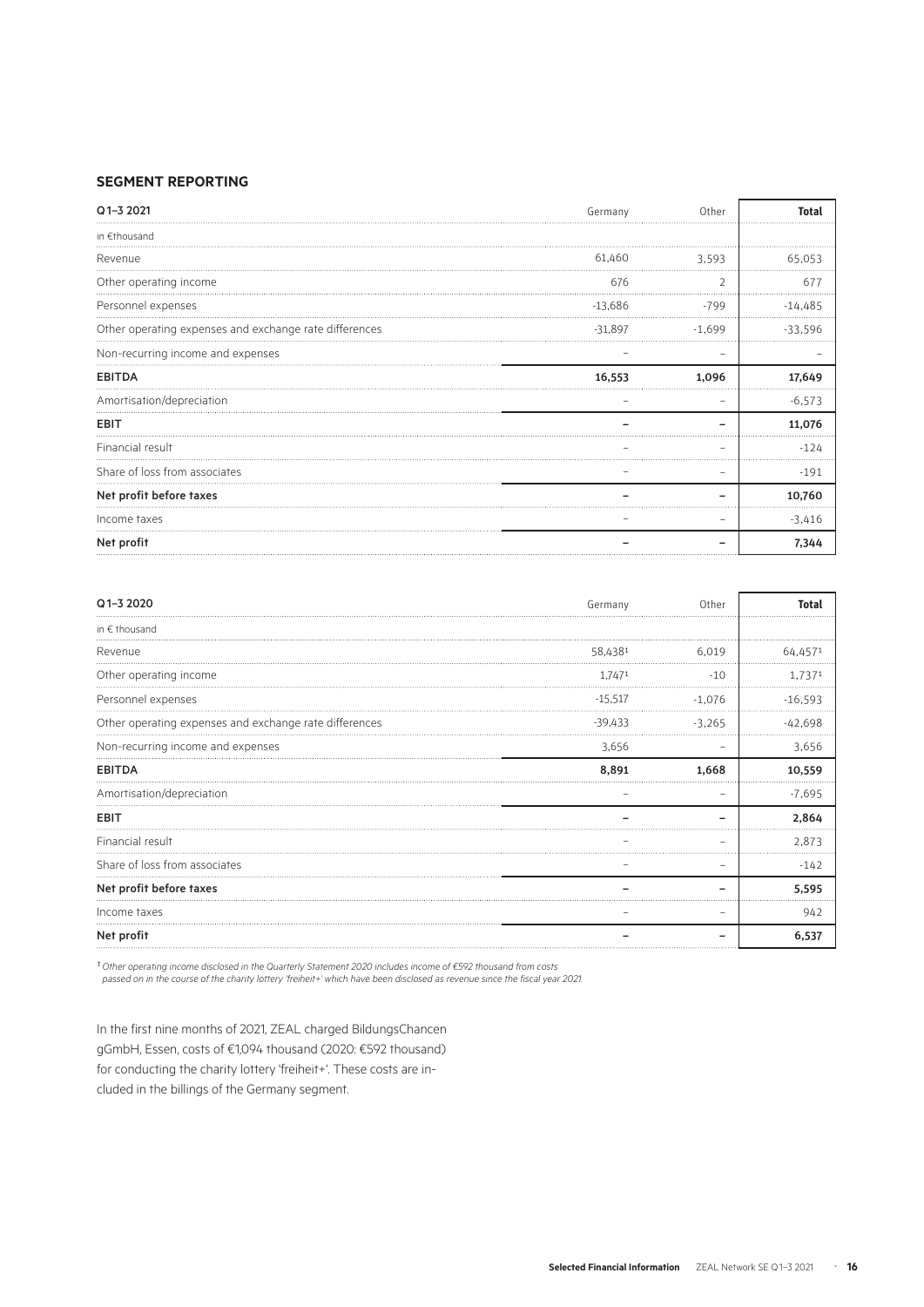### BASIS OF REPORTING

This Quarterly Statement for ZEAL Network SE (the 'Company') and its subsidiaries (collectively, 'ZEAL' or 'the Group') covers the period from 1 January 2021 to 30 September 2021. The date of the interim consolidated statement of financial position is 30 September 2021. This Quarterly Statement is not an interim report pursuant to IAS 34 nor does it constitute financial statements pursuant to IAS 1. It has not been reviewed by an auditor. This Quarterly Statement should be read in conjunction with the Annual Report 2020 and the additional information about the company contained therein. You can find the Annual Report 2020 on our website at zealnetwork.de.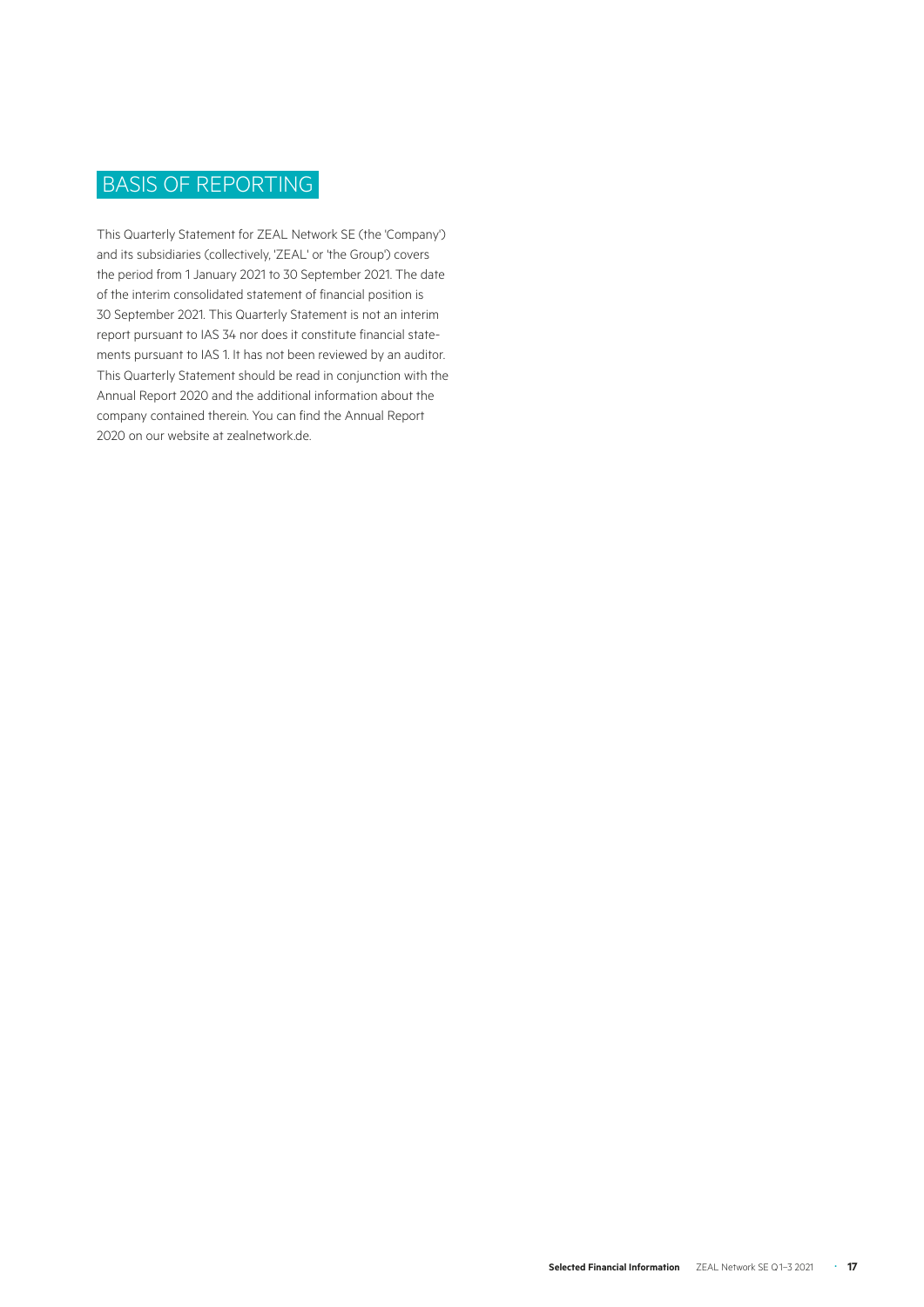#### **FINANCIAL CALENDAR**

 $\ddot{\phantom{a}}$ 

24 March 2022 Publication of the Annual Report 2021

#### **Published by**

ZEAL Network SE Straßenbahnring 11 20251 Hamburg Germany

Phone: +49 (0)40 809 036 065 zealnetwork.de

Concept, consulting & design Impacct Communication GmbH impacct.de